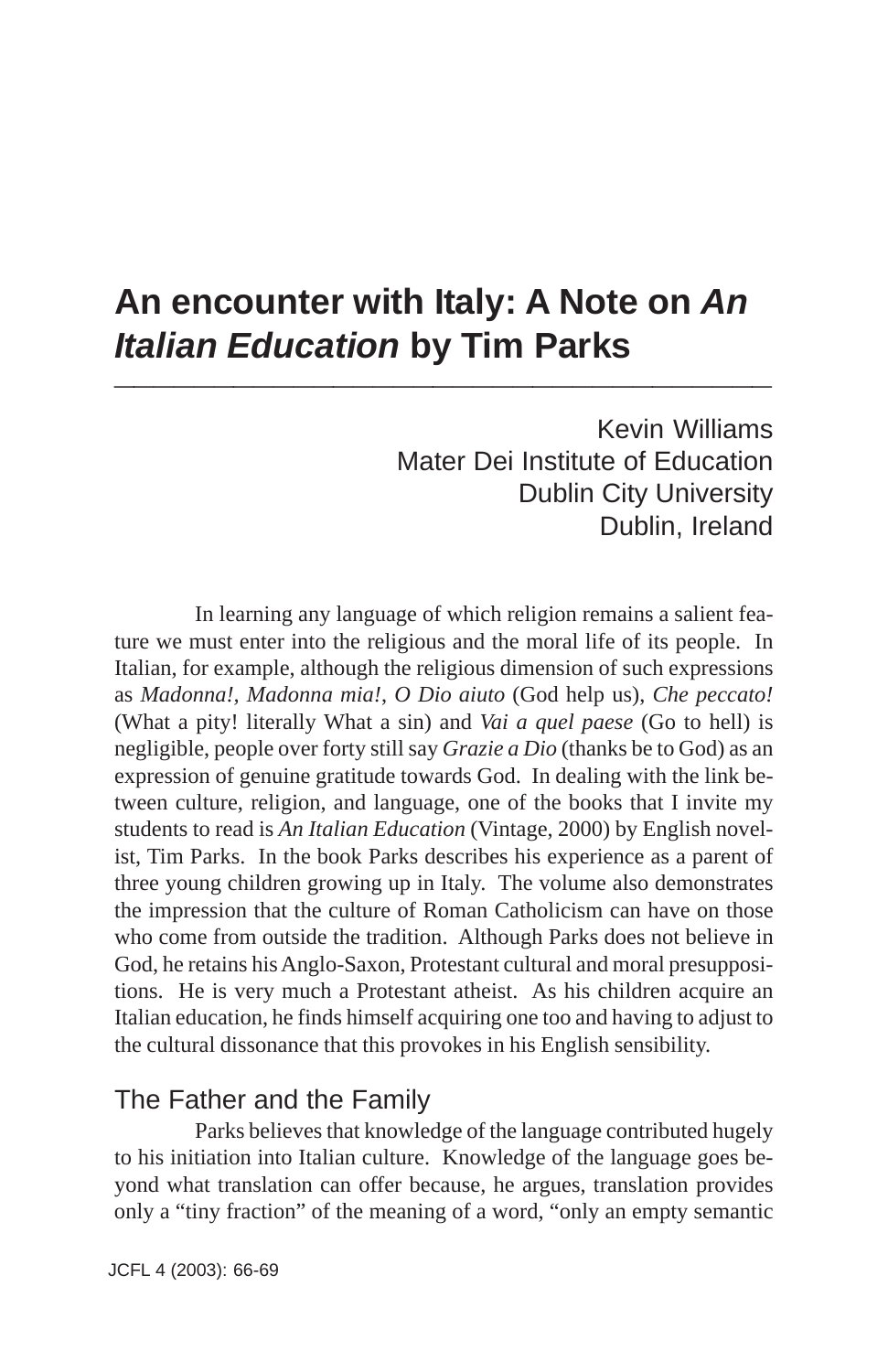#### *Williams*

shell, since so often meaning is nothing more than the stony outcrop of a great mass of cultural bedrock beneath" (Parks, 2000, n.p., Author's Note). He takes as his examples some expressions that provide a conduit into the cultural universe of Italy. Perhaps the most telling expression that he identifies is *tengo famiglia* (I support a family). No translation can fully disclose "the vast mental iceberg sailing beneath . . . [the] apparently harmless semantic tip" (ibid., p. 311) of this phrase that Parks finds lying at "the crossroads of so many cultural highways" (ibid.). The sense of holding implied in *tengo* contains the notions both of supporting and controlling a family, together with notions of being self-sacrificing and powerful. It also suggests "I am a pillar of the establishment, I am doing my social duty" (ibid.). To invoke the phrase is to affirm a person's achievement in life and to leave him beyond reproach even when accused of bribery, theft or corruption. The potency of family loyalty to override morality and duties to the wider community is also intrinsic to the culture of the mafia.

The noun *sacrifici* (literally sacrifices) is another family-related term. Parks remarks "how often and in how many ways the word is used. how it seals a crucial joint in the Latin mind frame, [and] offers a vital stepping stone in the Catholic search for good conscience" (Author's Note). Buying a house or apartment proved difficult because of the tendency of Italian parents to buy property for the future use of their children. "And the refrain was always the same: *bisogna fare sacrifici per i figli* – (one has to make sacrifices for one's children)" (ibid., p. 43). Part of the reason for the emphasis on the family, suggests Parks, derives from a conviction that every family is sacred and reflects in some way the Holy Family. In making sacrifices for the good of their children, people perceive themselves not as acting from self-interest but rather as performing their Christian duty.

#### The Mother and the Home

Linked to the notion of family is that of the home. Parks notes the absence of a distinction in the Italian word *casa* (house or home) between "house, the physical place, and home, the emotional base" (ibid., 41). This implies that there can be no living space that it is not also a home. The Italian *casa*, he further suggests, has a sacred quality that gives it much in common with the *chiesa* (church). Local women bring to the business of polishing and cleaning the church the same intense zeal that they bring to this work in their own homes (see ibid., pp.125/6). The profile of the home in Italian life helps him to understand one reason for the big difference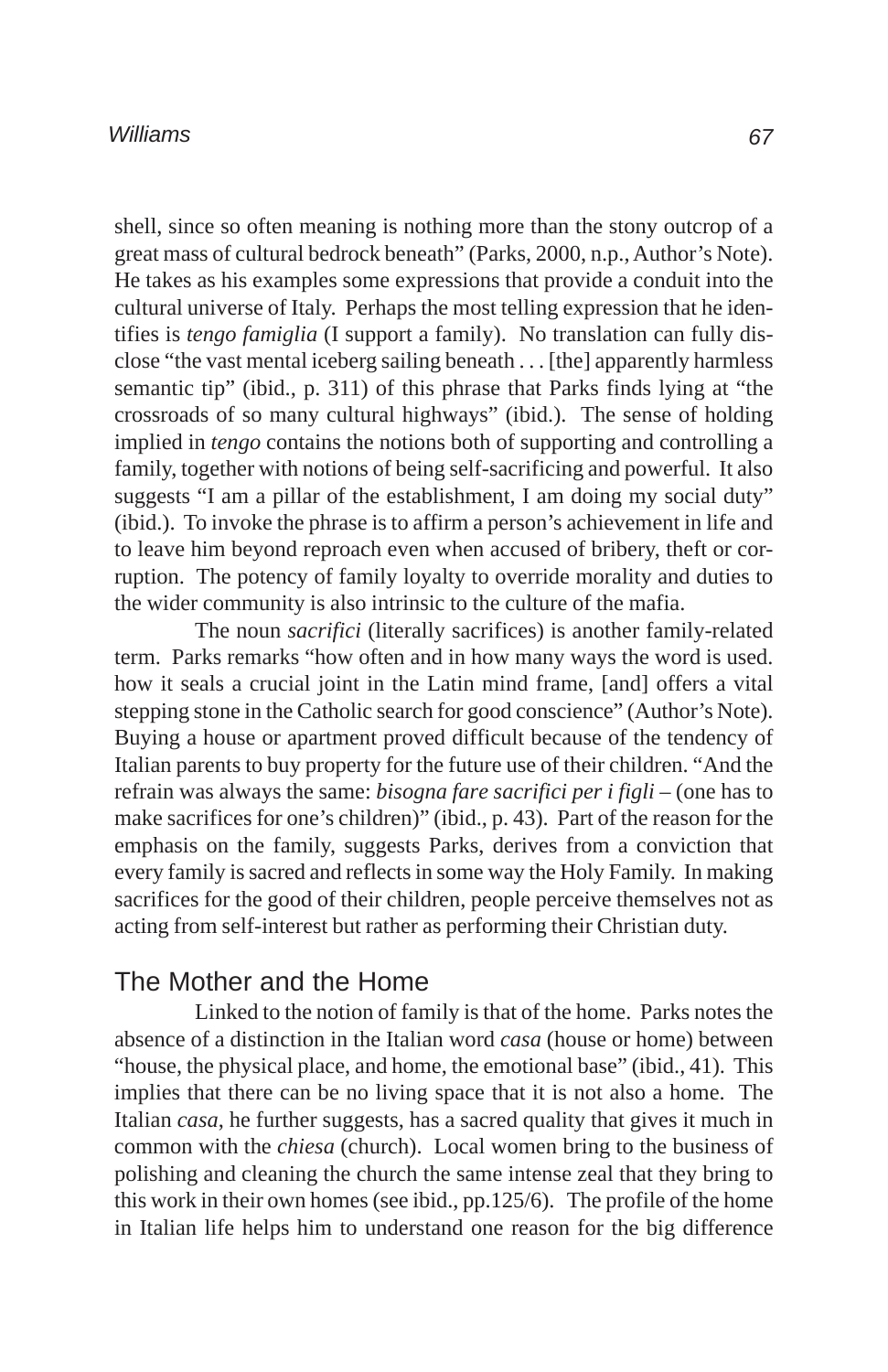between Italian and English conceptions of schooling. Unlike its English counterpart, the Italian school refrains from the attempt to induce a family atmosphere. One important reason for this is because educational institutions are not expected "to offer a community that might in any way supplant the family, or rival Mamma" (ibid., p. 287). The emphasis on the mother in Italian life, argues Parks, goes some way to explaining the profile of the Blessed Virgin in Italian culture. Indeed, Parks believes that why in the minds of many Italians the status of Jesus derives less from having God as his father and more from having the Blessed Virgin as his mother (ibid., p. 100).

### Social and Religious Expectations

The overriding emphasis on family loyalty may go towards explaining what Parks perceives as a general Italian disregard for rules and the dissociation between rules and reality in civic and social life. He notes that Italian has no word for 'bedtime' as the concept suggests something coercive that does not fit in with the way of life (ibid., p.85). Among his friends he notes a serious unwillingness to impose upon their children rules of conduct. This failure, he writes, teaches even very young children that they are not really expected to do as they are told. The gap between rules and reality is a feature of civic culture where people tend to disobey laws that they do not like, especially regarding the payment of tax (ibid.,p. 88). He tells a story of his own daughter's angry reaction when reciting 'Mary had a little lamb' on reaching the line "It was against the rules" (ibid., p. 235). Her gestures of defiance express a typical Italian contempt for "stupid rules" (ibid). His young son has anglicised the Italian *non essere fiscale*, *Papa*, to "don't be so fiscal", meaning "don't be inflexible regarding rules of behaviour" (ibid.). Endeavouring to sort out the matter with his wife, she gently ignores his concerns and invites him on the balcony for a drink (ibid., p. 237).

Whatever may be said about the rules of civic life, he finds that there are social rules regarding the place of religion in social life that one is expected to observe whether or not one believes in God. It takes him some time in Italy to appreciate that withholding his children from sacramental preparation and religious class is perceived as an expression of "churlish" (ibid., p. 220) pride. What he has done is to exclude the children from the community for the sake of "dubious notions of sincerity and coherence"